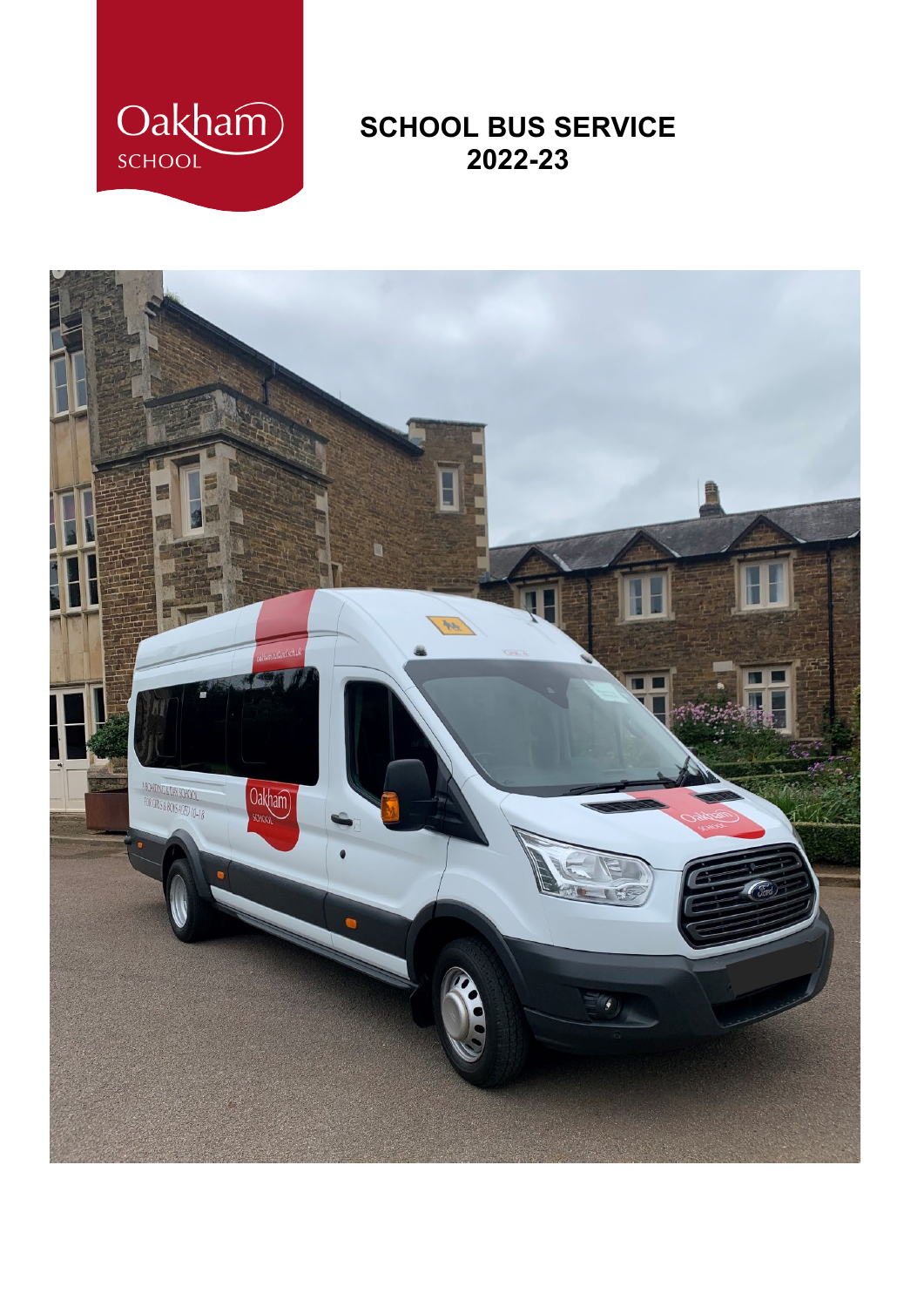## **Pick-up Points and Times**

- **Route 1: Leicester,** Billesdon, Tilton-on-the-Hill to **Oakham**
- **Route 2: Foxton**, Great Bowden**,** Dingley, Cottingham, Uppingham to **Oakham**
- **Route 3: Gaddesby**, Twyford, Burrough on the Hill, Somerby, Cold Overton to **Oakham**
- **Route 4: Stamford,** Great Casterton, Empingham, **Oakham**
- **Route 5: Balderton**, Grantham, Colsterworth, **Oakham**
- **Route 6: Medbourne**, Hallaton, **Oakham**

#### **Route 1**

| <b>Morning</b>                                               | Mon - Sat |
|--------------------------------------------------------------|-----------|
| Leicester, 557 Uppingham Road, nr Spencefield Lane, LE5 6QA  | 07:25     |
| <b>Billesdon, Market Place Bus stop, LE7 9AJ</b>             | 07:40     |
| Tilton-on-the-Hill, Shop/Post Office on Oakham Road, LE7 9DB | 07:50     |
| Oakham, Minibus Park, LE15 6QG                               | 08:05     |
|                                                              |           |

| Evening                                                      | Mon, Tues,<br>Thurs, Fri | Wed   |
|--------------------------------------------------------------|--------------------------|-------|
| Oakham, Minibus Park, LE15 6QG                               | 18:00                    | 17:00 |
| Tilton-on-the-Hill, Shop/Post Office on Oakham Road, LE7 9DB | 18:20                    | 17:20 |
| Billesdon, Market Place Bus stop, LE7 9AJ                    | 18:25                    | 17:25 |
| Leicester, 557 Uppingham Road, nr Spencefield Lane, LE5 6QA  | 18:40                    | 17:40 |

#### **Route 2**

| <b>Morning</b>                                              | Mon - Sat |
|-------------------------------------------------------------|-----------|
| Foxton, Swingbridge Lane, LE16 7RH                          | 07:15     |
| Great Bowden, Village Green (next to Post Office), LE16 7EU | 07:25     |
| Dingley, A427 Layby near Dingley Lane, LE16 8PT             | 07:30     |
| Cottingham, High Street, LE16 8XL                           | 07:38     |
| Uppingham, Ayston Road bus stop (near the Garage), LE15 9RL | 07:55     |
| Oakham, Schanschieffs Car Park, LE15 6QG                    | 08.05     |

| <b>Evening</b>                                              | Mon, Tues,<br>Thurs, Fri | Wed   |
|-------------------------------------------------------------|--------------------------|-------|
| Oakham, Schanschieffs Car Park, LE15 6QG                    | 18:00                    | 17:00 |
| Uppingham, Ayston Road bus stop (near the Garage), LE15 9RL | 18:10                    | 17:10 |
| Cottingham, High Street, LE16 8XL                           | 18:27                    | 17:27 |
| Dingley, A427 Layby near Dingley Lane, LE16 8PT             | 18:35                    | 17:35 |
| Great Bowden, Village Green (next to Post Office), LE16 7EU | 18:40                    | 17:40 |
| Foxton, Swingbridge Lane, LE16 7RH                          | 18:50                    | 17:50 |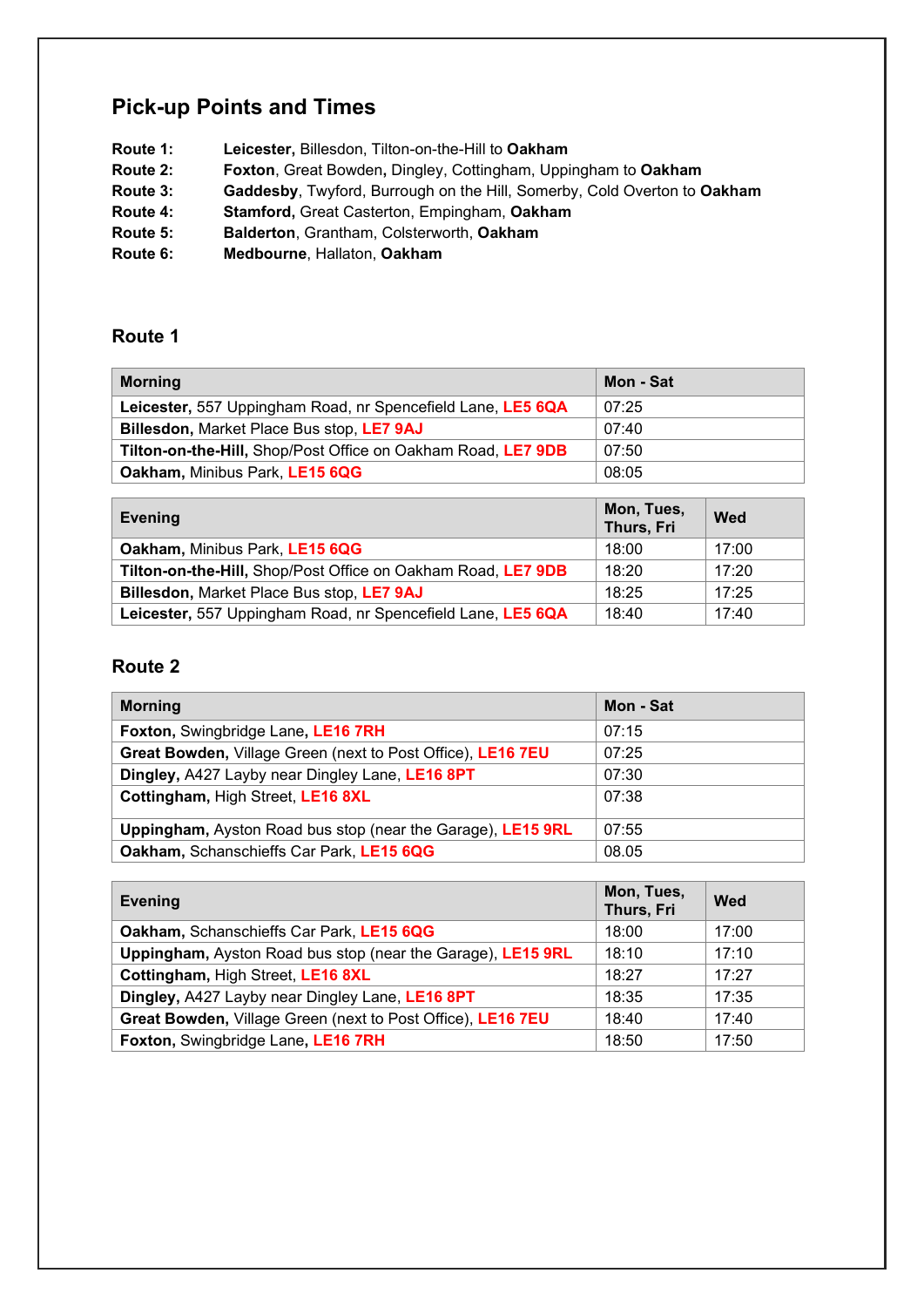## **Route 3**

| <b>Morning</b>                                  | Mon - Sat |
|-------------------------------------------------|-----------|
| Gaddesby, Village Hall, LE7 4WF                 | 07:30     |
| Twyford, Village Hall bus stop, LE7 2HU         | 07:40     |
| Burrough on the Hill, Church bus stop, LE14 2JL | 07:45     |
| Somerby, Primary School bus stop, LE14 2QH      | 07:50     |
| Oakham, Minibus Park, LE15 6QG                  | 08:05     |

| <b>Evening</b>                                   | Mon, Tues,<br>Thurs, Fri | <b>Wed</b> |
|--------------------------------------------------|--------------------------|------------|
| Oakham Minibus Park, LE15 6QG                    | 18:00                    | 17:00      |
| <b>Somerby Primary School bus stop, LE14 2QH</b> | 18:15                    | 17:15      |
| Burrough on the Hill Church bus stop, LE14 2JL   | 18:20                    | 17:20      |
| Twyford Village Hall bus stop, LE7 2HU           | 18:25                    | 17:25      |
| Gaddesby Village Hall, LE7 4WF                   | 18:40                    | 17:40      |

## **Route 4**

| <b>Morning</b>                                                                            | Mon - Sat |
|-------------------------------------------------------------------------------------------|-----------|
| Stamford Bath Row car park, PE9 2QY                                                       | 07:30     |
| <b>Great Casterton</b> In the Bus Park lay-by opposite the veterinary<br>surgery, PE9 4AB | 07:40     |
| <b>Empingham Bus Stop on Main Street, LE15 8PQ</b>                                        | 07:50     |
| Oakham Minibus Park, LE15 6QG                                                             | 08:05     |

| <b>Evening</b>                                                                     | Mon, Tues,<br>Thurs, Fri | Wed   |
|------------------------------------------------------------------------------------|--------------------------|-------|
| Oakham Minibus Park, LE15 6QG                                                      | 18:00                    | 17:00 |
| <b>Empingham Bus Stop on Main Street, LE15 8PQ</b>                                 | 18:10                    | 17:10 |
| Great Casterton In the Bus Park lay-by opposite the veterinary<br>surgery, PE9 4AB | 18:20                    | 17:20 |
| Stamford Bath Row car park, PE9 2QY                                                | 18:30                    | 17:30 |

### **Route 5**

| <b>Morning</b>                                       | Mon – Sat |
|------------------------------------------------------|-----------|
| Balderton Sainsbury's car park, NG24 3HG             | 07:05     |
| Grantham A1 Moto services, NG32 2AB                  | 07:20     |
| Colsterworth Bus Stop on High Street south, NG33 5JA | 07:35     |
| <b>Oakham Minibus Park, LE15 6QG</b>                 | 08:05     |

| <b>Evening</b>                                       | Mon, Tues,<br>Thurs, Fri | <b>Wed</b> |
|------------------------------------------------------|--------------------------|------------|
| Oakham Minibus Park, LE15 6QG                        | 18:00                    | 17:00      |
| Colsterworth Bus Stop on High Street south, NG33 5JA | 18:30                    | 17:30      |
| Grantham A1 Moto services, NG32 2AB                  | 18:45                    | 17:45      |
| Balderton Sainsbury's car park, NG24 3HG             | 18:55                    | 17:55      |